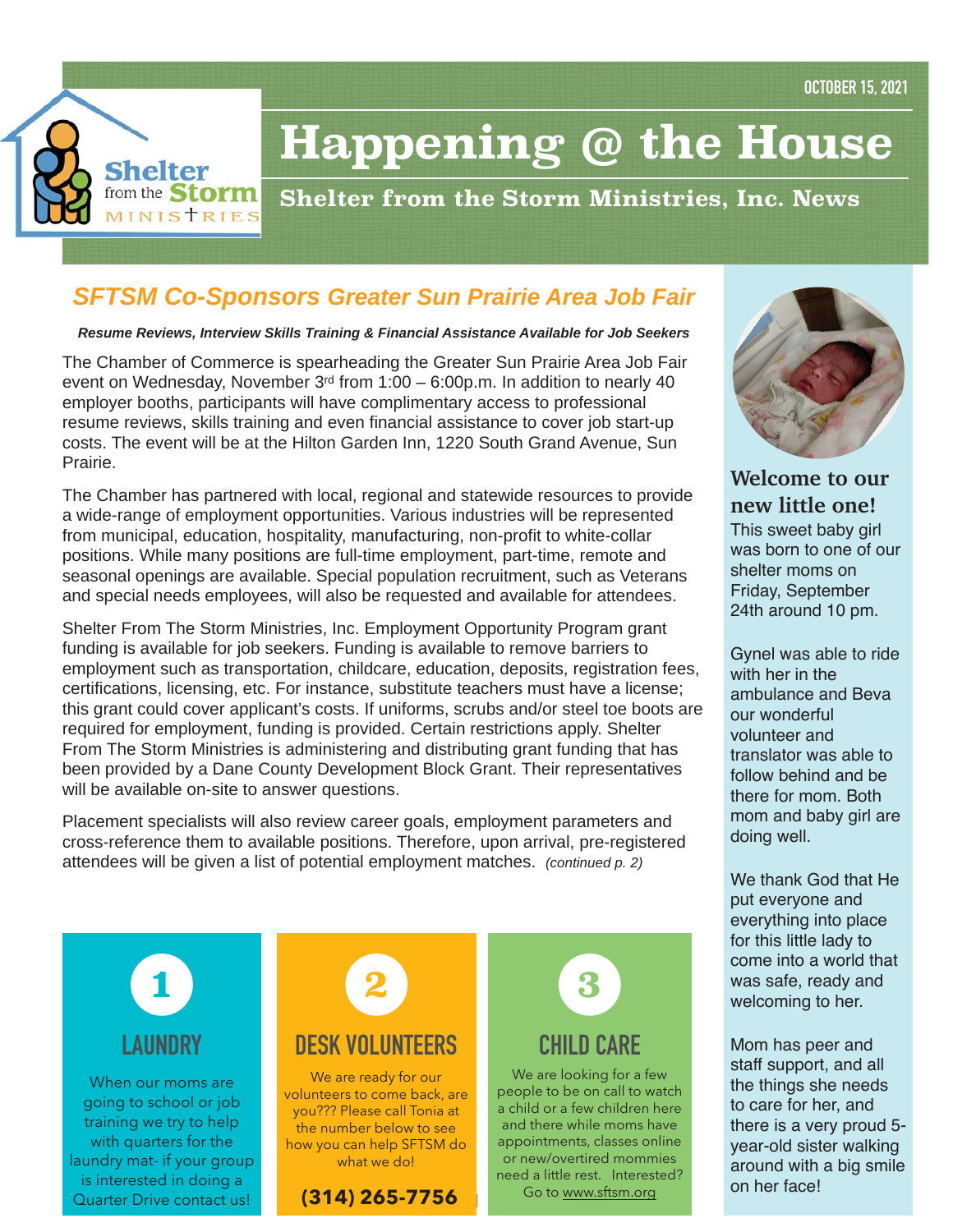#### *Continued from p. 1*

Our goal is to get those seeking employment aware of your employment opportunities and motivated to attend. Resume reviews, interviewing skills training and the introduction to substitute teaching sessions will be held.





## **Meet Pastor Kent Van Horn, our new Development Coordinator!**

#### Hello Friends of SFTSM!

I am excited to provide my experience and service to SFTSM as Development Coordinator and join the team in helping these families have a stable environment to get back on their feet and learn skills to succeed in life. My role will be to develop a strategic funding plan for this ministry that is sustainable and engages the community in supporting these women and children.

My wife, Mia and I have lived in Sun Prairie for 23 years and raised our two daughters here. As I look at some of the names of supporters of this ministry, I know many of you from sitting in bleachers watching soccer games, community events and various city-wide ministries. About 10 years ago, Mia and I were part of the several local churches that reached out to the school district to see how many children needed donated winter coats. This is when we learned that there were about 100 homeless children in our community attending our schools. This awareness eventually gave birth to Shelter From The Storm Ministries. We were there in the early years praying over the ministry and writing scriptures on the studs of the building.

I have worked in public service for state agencies for 34 years and in ministry for 28. In my public service, I have managed public lands, worked on policy, administration, grants and budgets. In ministry, I am an ordained pastor with the Assemblies of God and worked with the elderly, youth, and small group ministries before taking a position as Senior Pastor. I pastor Harvest Church – Deforest and I retired from the state last month. I will be working part time for Shelter From The Storm. In Sun Prairie, Mia and I have led various city-wide ministries such as intercessory prayer groups and organized National Day of Prayer events. We have ministered in the neighborhoods helping people with practical life issues of parenting, food, housing, financial management as we lead people to Jesus. We have learned much from many beautiful people that are struggling with life's challenges. I am looking forward to my next phase in serving our community on the team at SFTSM!

As of September 30th, Shelter from the Storm Ministries, Inc. Transitional Shelter has provided 161 Women and children with shelter for 36,494 bed nights.





Coaching the Community Employment Assistance Program has assisted 38 households from the Greater Sun Prairie Area. This assistance has all been employment related. We help people obtain and retain stable, sustainable employment through our CBDG Grant.